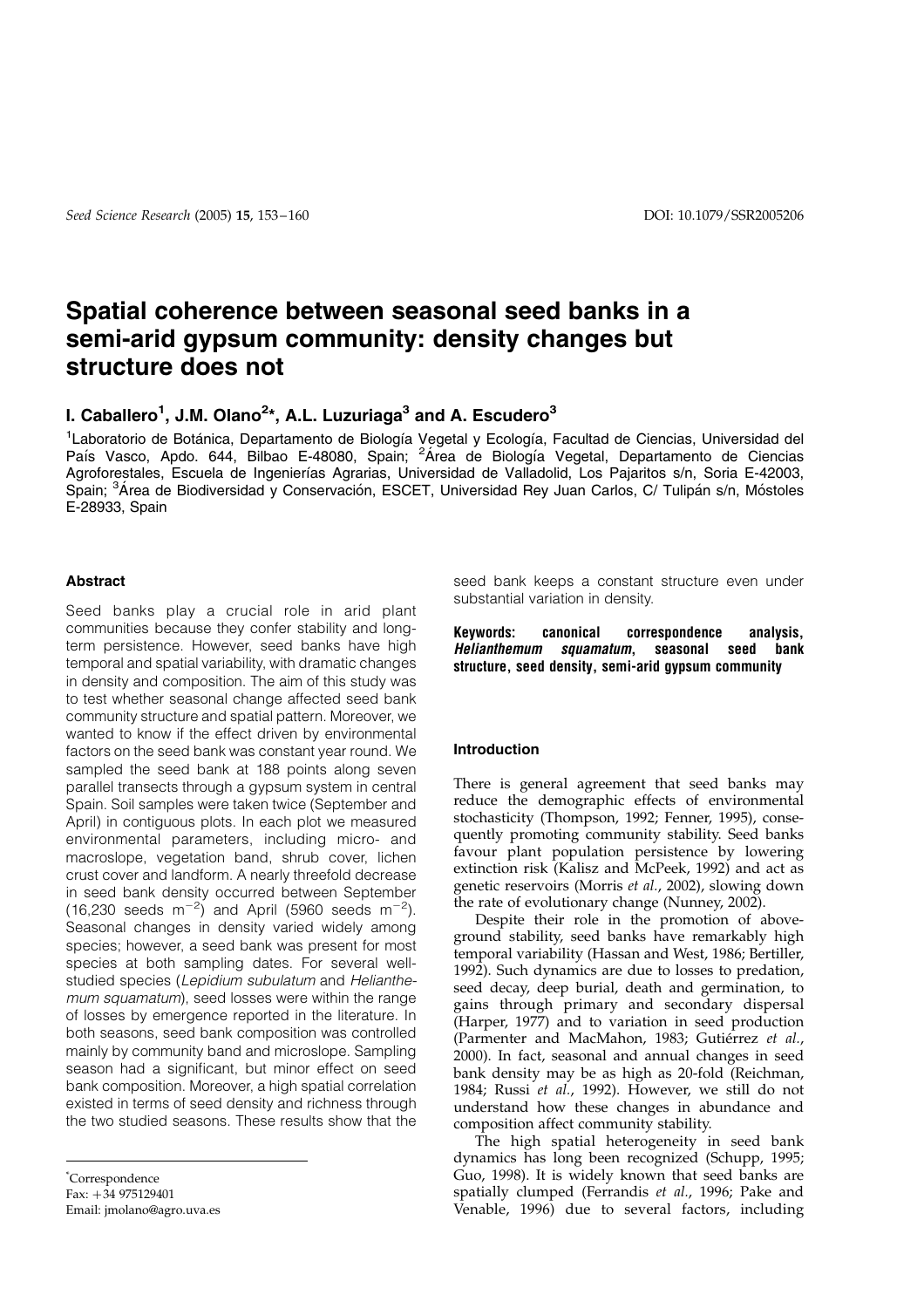variation in adult distribution and seed rain (Clark et al., 1999; Olano et al., 2002), effects of shrubs as seed traps (Aguiar and Sala, 1997; Moro et al., 1997; Bullock and Moy, 2004), effects of soil surface characteristics on secondary dispersal (Bigwood and Inouye, 1988; Schupp, 1988) and differential seed predation (Hyatt and Casper, 2000). Furthermore, seed bank spatial structure can have a strong effect on the subsequent life stages of plants (Laskurain et al., 2004). Surprisingly, almost no information exists about how seed bank seasonal changes affect both demographic parameters at the population level and community structure and composition (Nakagoshi, 1984).

Gypsum systems have dense and highly spatially structured seed banks (Caballero et al., 2003) that are strongly related to plant community composition and abundance. However, there is no information regarding seasonal patterns in gypsophile seed banks, either for the whole community or for any of the individual species. In order to fill this gap, we studied seed bank seasonal patterns in a gypsum system in central Spain. Two sampling periods were established, the first in September, after dispersal and prior to emergence, and the second in April, before seed dispersal and after the emergence pulse. We considered the first sampling period to correspond to the peak seed density and the second to the lowest density in the year. Roughly, the first comprised the transient and persistent seed bank and the second the persistent seed bank.

Our main objective was to assess the effect of seasonal change on the composition and spatial pattern of seed distribution. More specifically, we analysed the intensity and direction of the seasonal change, both in terms of seed density and species diversity. We also evaluated the effect on such changes of several variables belonging to three contrasting datasets. These sets can potentially exert a control on the process: soil surface variables, the above-ground perennial structure on small spatial scales and the landscape structure. We posed the following questions: (1) What are the factors controlling seed bank structure in both seasons? (2) Do composition and structure remain stable? (3) To what extent do species differ in their presence and abundance in both seasons?

#### Materials and methods

#### Study site

The study was carried out at Espartinas, close to Ciempozuelos, approximately 40 km south of Madrid, in central Spain (40°11'N, 3°36'W, 570m above sea level). The climate is upper semi-arid mesomediterranean (Rivas-Martínez and Loidi, 1999), with an annual

rainfall of 415 mm, but with almost no rainfall in summer. The mean daily temperature ranges from  $0.6^{\circ}$ C to  $9.6^{\circ}$ C in January and from  $15.4^{\circ}$ C to  $32.7^{\circ}$ C in July. The soils are classified as Calcic Gypsisols, developed over gypsum parental rocks (Monturiol and Alcalá del Olmo, 1990).

Three main vegetation bands dominate the surveyed gypsum system (Rivas-Martínez and Costa, 1970). First, the genuine gypsophyte community (Gypsophylo struthii–Centaureetum hyssopifoliae) is a sparse shrub community dominated by gypsophytes, occurring from the steeper slopes to the summit crest, where sometimes it has been considered another community (Herniario fruticosae–Teucrietum pumili). This community component has been named the Lepidium band. Secondly, in the upper piedmont, the Lepidium band contacts a dense shrub community (Artemisio herba-alba–Frankenietum thymifoliae), called the Frankenia band. Finally, the lower piedmont and bottom flats are colonized by a community dominated by the perennial tussock Lygeum spartum (Lymonio dichotomi–Lygeetum sparti) and called the Lygeum band.

#### Sampling design

Seed bank samples were collected twice: in September 2001, just after most seeds had been shed but prior to autumn emergence, and in April 2002, when most emergence had already taken place, prior to seed shedding.

We established seven parallel southern-exposed transects, running from the top of the ridge to the bottom and perpendicular to the maximum slope, because in a previous paper (Rubio and Escudero, 2000) we found soil components were spatially structured following this pattern. Transects were located parallel to each other and more than 15 m apart. The number of plots per transect ranged from 14 to 27, depending on slope extension. Quadrats  $(50 \times 50 \text{ cm})$  were located every 2.5 m in each transect. In the centre of each quadrat, five soil cores (diameter 1.85 cm) were extracted and combined. Soil cores were 3 cm deep since, according to Childs and Goodall (1973), the first 2 cm accumulate most of the seed bank in arid environments. For each quadrat we measured: lichen soil crust and perennial plant cover, microslope (slope in the centre of each quadrat), macroslope measured on a 2-metre wooden frame located on the ground, and elevation (in metres) with respect to the first quadrat in each transect. Each quadrat was assigned to a landform type (crest, slope or piedmont) and to a vegetation band (Lepidium, Frankenia or Lygeum bands). The total number of quadrats was 188 and the total area cored was  $0.253 \,\mathrm{m}^2$ .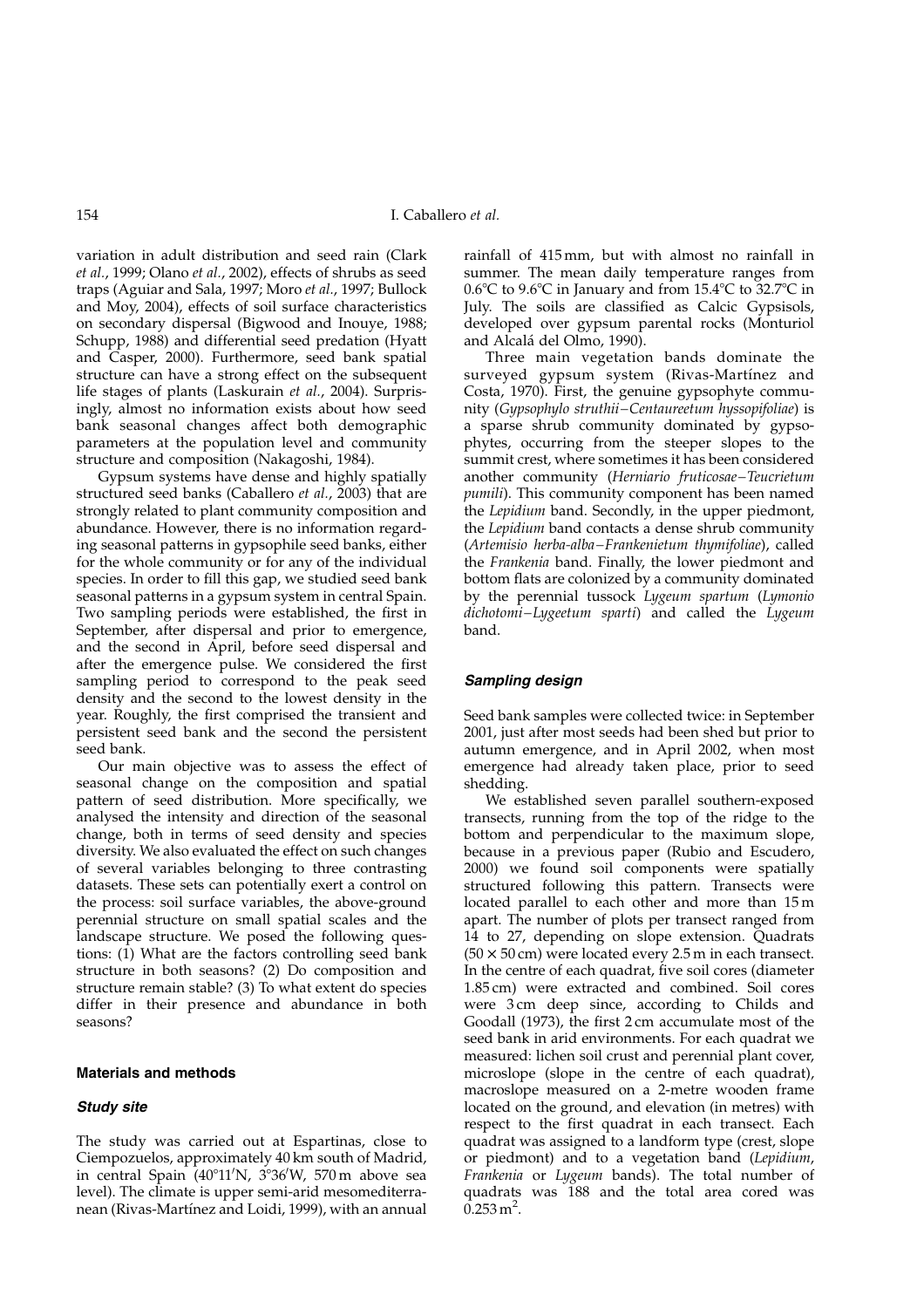The viable seed bank was studied by monitoring seedling emergence (ter Heerdt et al., 1996). Soil samples were kept at  $4^{\circ}C$  for 2 months. Thereafter, they were washed and sieved through a 0.5 cm-wide mesh to retain the coarse fraction. The resulting material was sieved over a 0.2 mm-wide mesh to reduce the fine material volume and to scarify the seeds to facilitate germination (Thompson et al., 1997).

The resulting soil samples were placed in  $10 \times 10$  cm plastic cells in a greenhouse. Soil samples were mixed with a sterile substratum of vermiculite and peat (2:1) until a depth of 1 cm was reached. Ten cells were filled only with the sterile mixture and located in the greenhouse to detect any contamination. Emergence trays were rotated regularly through the greenhouse. As soon as a seedling emerged, it was identified and removed. When identification at the species level was not feasible, seedlings were transplanted into individual pots and allowed to grow until identification was possible. After 5 months, the soil in the cells was regularly crumbled in order to enhance emergence during the following 3 months. Finally, the cells were watered with a gibberellic acid  $(GA_3)$ solution (1000 ppm) to germinate any seeds with endogenous dormancy, and emergence was monitored for another 2 months (Hartmann and Kester, 1999).

#### Data analysis

Our data did not fulfil normality assumptions, even after submitting them to different transformations. So we chose non-parametric techniques for data analyses. Differences between the two sampling seasons in species composition and seed density per plot were calculated using a Wilcoxon paired test. The same approach was used to check for differences among seed densities for individual species. Correlations between richness and seed density per plot were determined using a Kendall non-parametric correlation.

Seed aggregation patterns for the 24 most abundant species were tested using the Morisita index (Morisita, 1959). We used this index because it is not sensitive to density changes, so our values could be compared directly (Malhado and Petrere, 2004). Species composition and abundance were analysed using ordination techniques.

As a first step, in order to select the appropriate constrained ordination technique for hypothesis testing, the three matrices were submitted to a detrended correspondence analysis (DCA), detrending by segments and with non-linear rescaling of the axes. Since the lengths of the extracted gradients were always larger than 3 SD units, we used techniques assuming unimodal responses (ter Braak, 1986). These techniques allow for testing hypotheses concerning the relationships between a multivariate data matrix (i.e. seed bank composition) and an environmental data matrix (i.e. measured parameters) (ter Braak and Prentice, 1988). Our null hypothesis was that the seed bank composition is independent of the environmental variables.

Three matrices with species seed counts per quadrat (log-transformed) were built: the September dataset, the April dataset, and a third matrix comprising both datasets. All of the matrices were subjected to the same analytical procedure. Unidentified species (monocot and dicot classes comprising 13.5% of the emerged seeds) were excluded from the analyses. In order to reveal the effect of the environmental variables on seed species composition and abundance, we conducted a canonical correspondence analysis (ter Braak, 1986). The corresponding environmental matrix consisted of the following variables: crust and perennial cover, elevation, microslope, macroslope, landform (three dummy variables) and vegetation band (three dummy variables). When the whole dataset was considered, the sampling time was included in the model as a new dummy variable (season).

A Monte Carlo permutation test was performed to determine the significance of any model (999 randomizations) under a full model for September and April seed bank matrices, and a reduced model for the joint matrix. A forward selection of variables was undertaken to build a reduced model, including only the significant variables selected. Improvement of the reduced model with each new selected variable was determined by a Monte Carlo permutation test with 999 randomizations. The sum of all the canonical eigenvalues or trace was used to build the F-ratio statistic. Only when  $P < 0.05$  was the relationship between the two datasets considered significant. The total variation explained (TVE) was calculated as the sum of all extracted canonical axes (Borcard et al., 1992). Analyses were performed with Canoco for Windows, version 4 (ter Braak and Smilauer, 1997).

#### **Results**

A total of 5611 seedlings of at least 70 species emerged from the seed bank. Seed bank density was 16,230 seeds  $m^{-2}$  in September, and decreased to 5960 in April. This difference was highly significant according to the Wilcoxon test ( $Z = -8.188$ ,  $P < 0.0001$ ). When we compared data on a per plot basis, seed density in September was highly correlated with April values  $(\tau = 0.45, P < 0.0001)$ . Richness was higher in September than in April ( $Z = -9.536$ ,  $P < 0.0001$ ), with 69 species in the September seed bank and only 42 in April. Richness at plot level was also correlated between September and April ( $\tau = 0.48$ ,  $P < 0.0001$ ).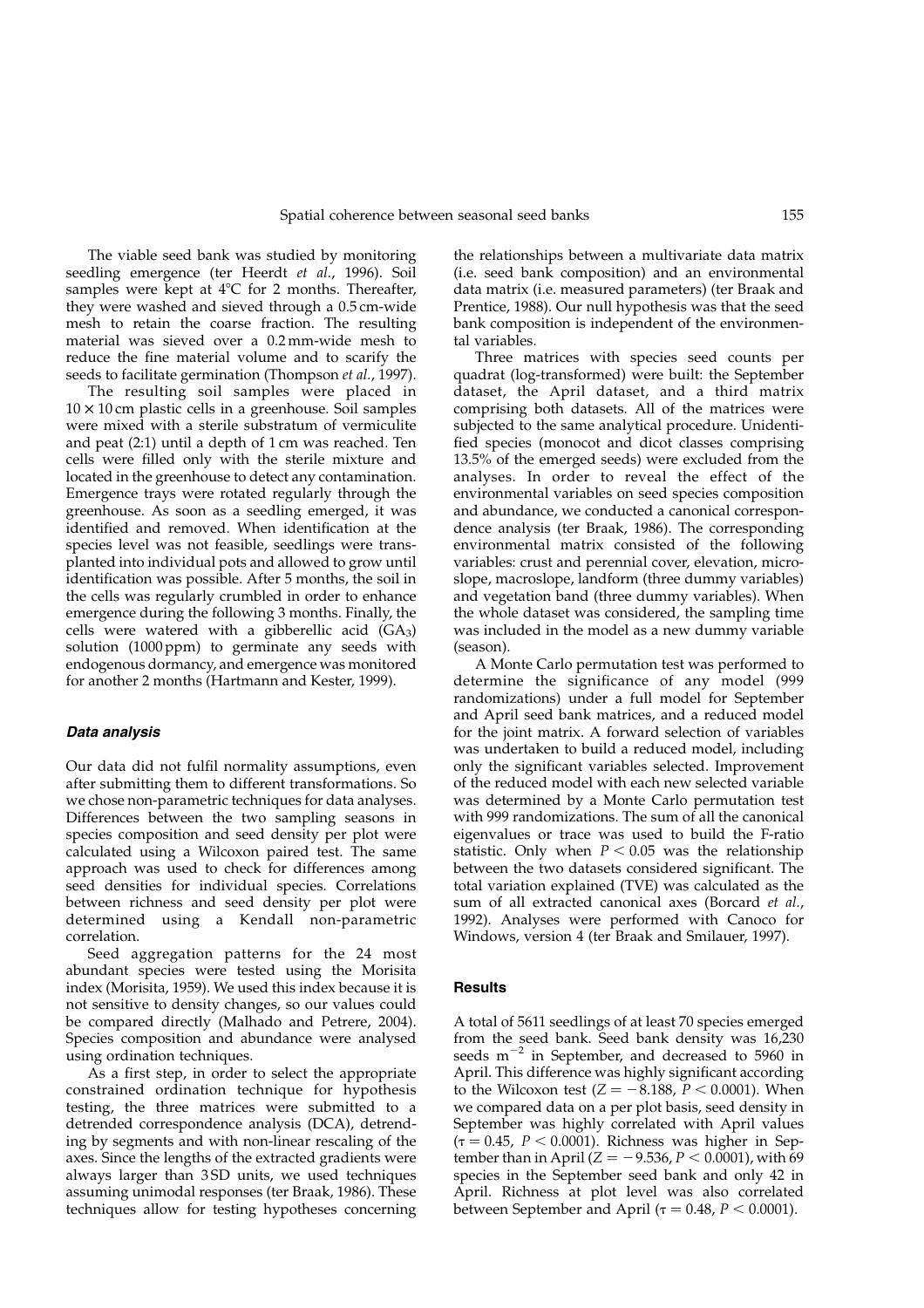A significant change in seed density was observed for 23 of the 31 most abundant species (Table 1). However, the intensity, and even the direction of change, varied widely among species. Of the 24 most abundant species, two species present in the fall seed bank were not detected in the spring seed bank. For 13 species, the size of the spring seed bank was less than 20% of the seed bank in September. For seven species, the April seed bank was still a significant proportion of September seed bank (within 20 and 50%). For five species, the April seed bank was at least 50% of September seed bank, including both Campanula species. Three species had a higher seed density in April. The difference was significant in only one case, Centaurium gypsicola, a typical autumn seeder.

The seed bank had a clumped distribution since values for the Morisita index were well above 1 (September I<sub>m</sub> = 2.38, April I<sub>m</sub> = 2.45). This aggregated pattern was maintained across seasons for almost all species (Table 1). Highly significant reduced models were constructed for the three matrices. Although they explained low percentages of total variance, ranging from 8.6% to 7.1% [\(Table 2](#page-4-0)), such low values are normal, given the characteristics of the data. The number and nature of the parameters that entered into the models differed slightly; however, similarities between the different models were obvious. The first variable included in all models was vegetation band ([Table 3\)](#page-4-0); two vegetation bands were included in the April and annual models, but only one in the September model. Microslope was the

Table 1. Seed bank density in September and April, percentage change (April/September density) and the Morisita index ( $I_m$ ; only for the 24 most abundant species). Asterisks indicate significant seasonal differences in density. Seeds counts were transformed to densities by multiplying by 3.957

|                              | Seeds $\mathrm{m}^{-2}$ |                | Change<br>$I_m$ |       |                          |                           | Seeds $\rm m^{-2}$ |                  | Change |
|------------------------------|-------------------------|----------------|-----------------|-------|--------------------------|---------------------------|--------------------|------------------|--------|
|                              | Sept.                   | April          |                 | Sept. | April                    |                           | Sept.              | April            |        |
| Total                        | 16230                   | 5960           | 37%             | 2.38  | 2.45                     |                           |                    |                  |        |
| Campanula erinus*            | 2216                    | 1330           | 60%             | 7.9   | 7.7                      | Hymenolobus procumbens    | 24                 | 12               | $50\%$ |
| Asterolinon linum-stellatum* | 1923                    | 178            | 9%              | 4.2   | 3.8                      | Linaria glauca            | 24                 | $\overline{4}$   | 17%    |
| Vulpia unilateralis*         | 1852                    | 245            | 13%             | 5.6   | 3.7                      | Plantago coronopus        | 24                 | $\theta$         | $0\%$  |
| Campanula fastigiata*        | 1053                    | 641            | 61%             | 5.3   | 7.9                      | Bromus madritensis        | 16                 | 0                | $0\%$  |
| Galium spp. (3 spp.) *       | 788                     | 32             | 4%              | 6.5   | $\overline{\phantom{a}}$ | Centaurea hyssopifolia    | 16                 | 0                | $0\%$  |
| Polypogon maritimus*         | 693                     | 194            | 28%             | 37.6  | 59.5                     | Anagallis arvensis        | 12                 | $\mathbf{0}$     | $0\%$  |
| Centaurium gypsicola*        | 649                     | 906            | 140%            | 5.3   | 4.8                      | Arenaria leptoclados      | 12                 | 12               | 100%   |
| Chaenorhinum reyesii*        | 586                     | 91             | 16%             | 6.9   | 12.7                     | Medicago minima           | 12                 | $\mathbf{0}$     | $0\%$  |
| Sedum gypsicola*             | 404                     | 44             | 11%             | 35    | 10.4                     | Caryophylaceae            | 8                  | $\Omega$         | $0\%$  |
| Frankenia thymifolia         | 376                     | 772            | 205%            | 32.2  | 24                       | Erodium cicutarium        | 8                  | $\mathbf{0}$     | $0\%$  |
| Filago pyramidata*           | 253                     | 47             | 19%             | 9     | 20.1                     | Helianthemum hirtum       | 8                  | $\mathbf{0}$     | $0\%$  |
| Parentucellia latifolia      | 253                     | 261            | 103%            | 13.8  | 6.7                      | Liliaceae                 | 8                  | 4                | 50%    |
| Sagina apetala*              | 253                     | 8              | 3%              | 107.6 | 190                      | Polygala monspeliaca      | 8                  | $\overline{0}$   | $0\%$  |
| Helianthemum squamatum*      | 245                     | 63             | 26%             | 6.2   | 3.2                      | Teucrium capitatum        | 8                  | $\boldsymbol{0}$ | $0\%$  |
| Lepidium subulatum           | 241                     | 154            | 64%             | 11    | 5.9                      | Thymus lacaitae           | 8                  | 8                | 100%   |
| Reseda stricta*              | 232                     | 107            | 48%             | 9.5   | 10.2                     | Veronica arvensis         | 8                  | $\mathbf{0}$     | $0\%$  |
| Herniaria cinerea*           | 202                     | 63             | 31%             | 18.4  | 23.7                     | Arabis auriculata         | 4                  | $\Omega$         | $0\%$  |
| Cerastium pumilum*           | 166                     | $\theta$       | $0\%$           | 47.2  | $\equiv$                 | Arabis parvula            | 4                  | $\theta$         | $0\%$  |
| Desmazeria rigida            | 142                     | 12             | $8\%$           | 20.1  | 63.5                     | Artemisia herba-alba      | 4                  | $\theta$         | $0\%$  |
| Vulpia ciliata*              | 142                     | 32             | 22%             | 5.6   | 3.7                      | Asteraceae                | 4                  | $\mathbf{0}$     | $0\%$  |
| Stellaria media*             | 115                     | $\theta$       | $0\%$           | 3.1   | $\overline{\phantom{0}}$ | Cerastium glomeratum      | $\overline{4}$     | $\mathbf{0}$     | $0\%$  |
| Plantago afra*               | 111                     | 16             | 14%             | 5.5   | 0.3                      | Euphorbia falcata         | $\overline{4}$     | $\mathbf{0}$     | $0\%$  |
| Sherardia arvensis           | 79                      | 36             | 45%             | 37.9  | 78.9                     | Heliotropium europaeum    | 4                  | $\mathbf{0}$     | $0\%$  |
| Trisetum loeflingianum       | 75                      | 24             | 32%             | 10    | 12.8                     | Leontodon taraxacoides    | $\overline{4}$     | $\overline{4}$   | 100%   |
| Euphorbia sulcata*           | 59                      | 12             | 20%             |       |                          | Lomelosia stellata        | 4                  | $\mathbf{0}$     | $0\%$  |
| Parapholis incurva*          | 59                      | 8              | 13%             |       |                          | Lophochloa cristata       | 4                  | $\mathbf{0}$     | $0\%$  |
| Neatostema apulum*           | 51                      | 8              | 15%             |       |                          | Scleranthus verticillatus | 4                  | $\theta$         | $0\%$  |
| Centaurea melitensis*        | 44                      | $\overline{0}$ | $0\%$           |       |                          | Gypsophila struthium      | $\overline{0}$     | 4                |        |
| Helianthemum salicifolium    | 44                      | 36             | 82%             |       |                          | Hedypnois cretica         | 0                  | 4                |        |
| Thesium divaricatum*         | 44                      | 4              | 9%              |       |                          | Limonium sp.              | $\Omega$           | 4                |        |
| Valerianella coronata        | 44                      | $\overline{4}$ | 9%              |       |                          | Odontites viscosa         | $\Omega$           | 8                |        |
| Blackstonia perfoliata       | 36                      | 12             | 33%             |       |                          | Sonchus cf. asper         | 0                  | 8                |        |
| Crepis capillaris            | 32                      | $\theta$       | $0\%$           |       |                          | Thymelaea cf. passerina   | $\mathbf{0}$       | 4                |        |
| Erophila verna               | 28                      | 12             | 43%             |       |                          | Monocot                   | 1278               | 396              |        |
| Erodium malacoides           | 24                      | $\theta$       | $0\%$           |       |                          | Dicot                     | 1195               | 139              |        |

<span id="page-3-0"></span>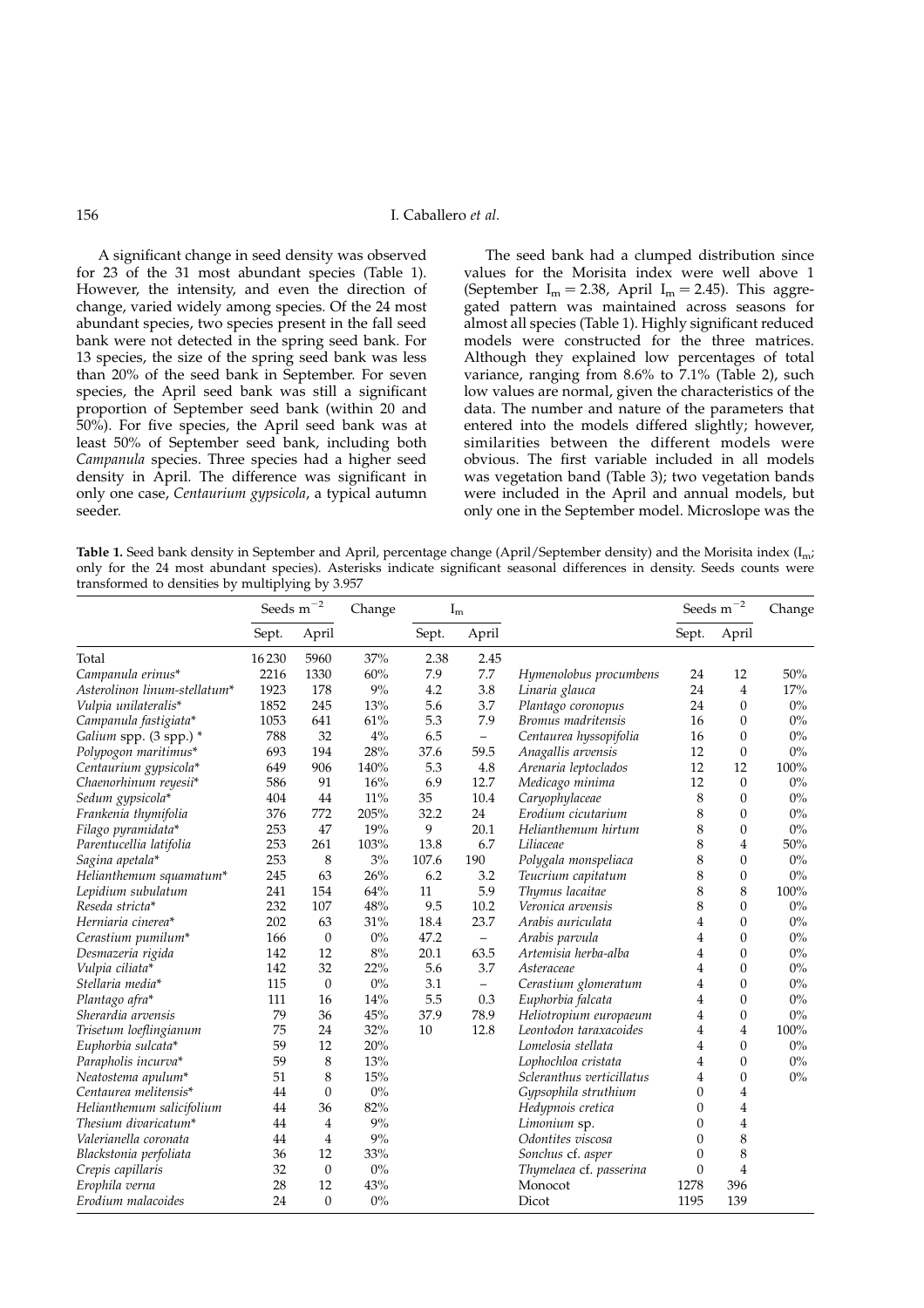<span id="page-4-0"></span>Table 2. Canonical correspondence analysis (CCA) models using log-transformed seed count data as the main matrix and an environmental matrix (9 variables) as constraining matrix. The variables selected in the forward selection procedure were considered to build the reduced model.  $\lambda$  are the eigenvalues for the corresponding extracted axes.  $\Sigma$ cons is the sum of all constrained axes and TVE is the variation explained by the constraining data set. Frat is the F-ratio statistic and P is the significance of the model (999 randomizations)

| Constraining matrix $\lambda_1$ $\lambda_2$ $\lambda_3$ $\lambda_5$ $\lambda_7$ $\lambda_8$ TVE Frat |  |                                   |  | P |
|------------------------------------------------------------------------------------------------------|--|-----------------------------------|--|---|
| September                                                                                            |  | 0.265 0.142 0.652 8.6 3.430 0.001 |  |   |
| (5 variables)                                                                                        |  |                                   |  |   |
| April (4 variables) 0.373 0.275 0.925 8.0 3.965 0.001                                                |  |                                   |  |   |
| Annual (6 variables) 0.252 0.198 0.826 7.1 4.687 0.001                                               |  |                                   |  |   |

next parameter included in the three models. The April model also included slope landform, whereas the September model included perennial and crust covers and macroslope. The annual model included season, indicating a seasonal effect in seed bank composition; however, its role was secondary, since it was included in fourth place and only accounted for 16% of the total variance explained, clearly less variability than the vegetation band and microslope variables (65%).

# **Discussion**

Gypsum slopes at the study site maintained a dense and diverse soil seed bank all year round (Caballero et al., 2003). Nevertheless, a sharp decline in both parameters was detected from September to April,

Table 3. Variables included in the reduced model.  $\lambda$  are the eigenvalues for the corresponding extracted axes, Frat is the F-ratio statistic and P is the significance of the model (999 randomizations)

|           |        |                 | λ    | Frat | P     |
|-----------|--------|-----------------|------|------|-------|
| Annual    | step 1 | Lygeum band     | 0.23 | 7.66 | 0.001 |
|           | step 2 | Lepidium band   | 0.17 | 5.61 | 0.001 |
|           | step 3 | Microslope      | 0.14 | 4.74 | 0.001 |
|           | step 4 | Season          | 0.14 | 4.73 | 0.001 |
|           | step 5 | Perennial cover | 0.08 | 2.66 | 0.001 |
|           | step 6 | Crust cover     | 0.07 | 2.14 | 0.001 |
| September | step 1 | Lygeum band     | 0.24 | 6.19 | 0.001 |
|           | step 2 | Microslope      | 0.15 | 3.87 | 0.001 |
|           | step 3 | Perennial cover | 0.11 | 2.78 | 0.001 |
|           | step 4 | Crust cover     | 0.08 | 1.95 | 0.001 |
|           | step 5 | Macroslope      | 0.07 | 2.02 | 0.001 |
| April     | step 1 | Frankenia band  | 0.36 | 6.01 | 0.001 |
|           | step 2 | Lepidium band   | 0.24 | 4.04 | 0.001 |
|           | step 3 | Microslope      | 0.19 | 3.21 | 0.001 |
|           | step 4 | Slope landform  | 0.13 | 2.28 | 0.001 |

with nearly a threefold change in density. This combination of high density and steep seasonal turnover is in agreement with reports from other arid communities (Reichman, 1984; Price and Reichman, 1987; Kemp, 1989; Price and Joyner, 1997). This change is usually explained as a consequence of seed losses by death or emergence: transient and persistent seed banks, sensu Thompson and Grime (1979). Surprisingly, several species maintained, or even increased, their seed bank size during the study period. Such an increase in seed density can be attributed to a late seed-shedding strategy. Only 3 out of the 31 species with a dense seed bank in September were not present in April, suggesting that the possession of a persistent seed bank is a major trend in this system.

Species with persistent seed banks showed contrasting responses. Whereas, in some species, seed density decreased only moderately from September to April (less than 50% in Campanula fastigiata, C. erinus and Lepidium subulatum), the seed bank of other species suffered a steep reduction (more than the 80% in Asterolinon linum-stellatum or Chaenorhinum reyesii). Nevertheless, most of the species maintained dense seed banks all year round. These results suggest that a gradient from persistent seed bank to transient seed bank appears in this community. This gradient might be interpreted as a gradient from conservative to opportunistic seed bank strategies.

Obviously, emergence is one of the factors that decreases seed bank density. However, it has been considered to play a secondary role in arid environments. The highest emergence percentages detected by Marone  $\check{e}t$  al. (2000) in arid environments in Argentina ranged from 1 to 5% of the seed bank. We have no direct emergence data in our study; however, field emergence data of two widely distributed Iberian perennial gypsophytes, Helianthemum squamatum and Lepidium subulatum in central Spain, showed emergence densities ranging from 8 to 130 seedlings  $m^{-2}$  and 50 to 165 seedlings  $m^{-2}$ , respectively (Escudero et al., 1999, 2000; Caballero, unpublished data). These values are within the same order of magnitude as the seed bank losses estimated in our study (182 seeds  $m^{-2}$  for H. squamatum and 87 seeds  $m^{-2}$  for L. subulatum). These results may indicate that a major fraction of the seed bank losses can be attributed to emergence, at least for these species. Other seed losses, such as ant seed predation, have been suggested as important factors in semi-arid systems (Harrington and Driver, 1995; Longland et al., 2001), although seed field sowings of H. squamatum in a nearby location showed very low predation rates (Romão and Escudero, 2005). In any case, extrapolation should be done with caution because most species in the seed bank are annuals.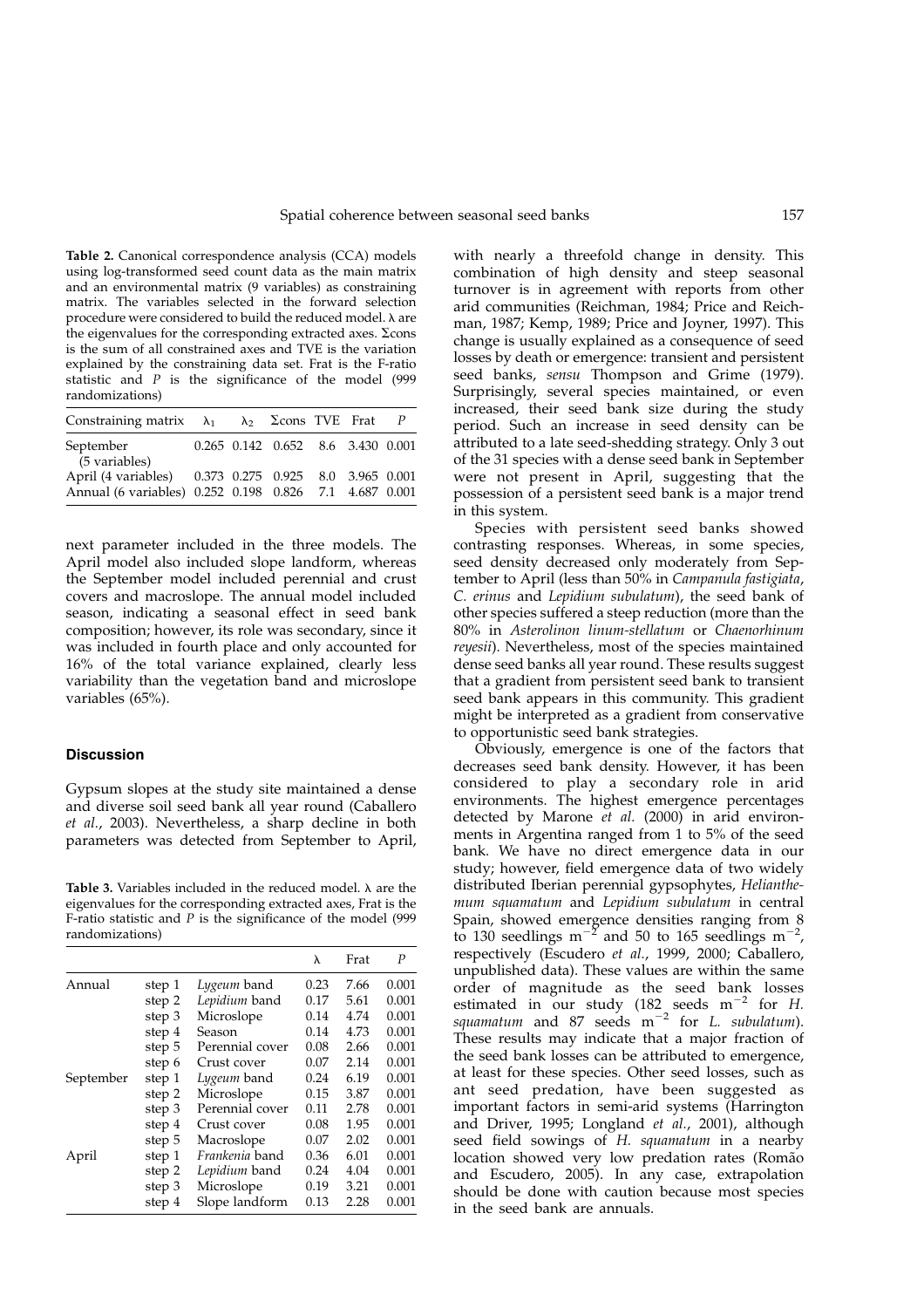Seed bank spatial pattern was clumped all year round ([Table 1\)](#page-3-0), a result that agrees with most seed bank studies (Bertiller, 1998; Marone et al., 1998). Moreover, aggregation values were maintained across seasons. Several factors have been suggested to explain this aggregated pattern: seed predation due to seed-forager ants (Harrington and Driver, 1995), seed rain patterns and secondary dispersal movements of seeds, which favour seed accumulation in certain favourable microsites, a typical feature of semiarid communities with sparse vegetation (Reichman, 1984). However, the aggregation index was much higher for individual species than for the whole seed bank, reflecting that factors determining each species' aggregation are not spatially coincident. We emphasize the role of seed rain, with the seed bank reflecting above-ground vegetation clumped structure. This hypothesis is supported by the fact that the highest aggregation values are found in species restricted to just one vegetation band, such as Polypogon maritimus, Sagina apetala, Frankenia thymifolia, confined to the Frankenia, or with strict habitat preferences as Sedum gypsicola, occurring only on steeper slopes.

In our study, environmental constraints on seed species composition and abundance showed similar patterns in both study periods ([Table 3\)](#page-4-0). Vegetation band and microslope significantly explained seed bank species composition in September and April, despite conspicuous variations in abundance. Above-ground vegetation type was the main factor controlling seed bank composition; thus the seed bank is filtered by community type. The effect of microslope on seed species composition has already been reported for this community (Caballero et al., 2003), but in the present study we confirm that this effect is maintained all year round. The microslope interacts with seed morphological and chemical characters (Gutterman and Shem-Tov, 1996), differently affecting the lateral movement of each seed species in the soil, which ultimately determines the seed distribution pattern. Lateral movement is considered an important factor in seed dispersal in environments with sparse vegetation. Shrubs may act as seed traps (Bullock and Moy, 2004). Obviously, this effect is especially important in the case of the Lepidium band, because this vegetation type covers the steeper slopes, whereas the other two bands appear on almost flat surfaces. Furthermore, perennial and crust covers also play an important role in arid and semi-arid environments, affecting the distribution of safe sites for seeds, but also for detection by granivores (Fowler, 1988; Simonetti, 1989). Seasonal effects had a secondary role in structuring the seed bank. Thus, while seasonal changes exert a certain control on seed bank species, spatial processes were the main agents structuring soil seed banks.

The most striking result of this study deals with the strong spatial correlation of seed distribution through the two study seasons. Actually, although a large decline in seed bank density occurred from September to April, there was still a high point-to-point correlation between the two sampling dates for each plot. This suggests that in spite of a large change in numbers, a clear spatial structure is maintained all year round. The coherence of seed bank spatial distribution observed in the two sampling periods may have important implications in population and community development, at least for annual species, where seed bank and above-ground community performance are highly correlated (Olano et al., 2005). Furthermore, a few studies have related seed location in the soil with the demographic consequences on the above-ground plant population in arid and semi-arid environments (Schupp, 1995; Schupp and Fuentes, 1995; Aguiar and Sala, 1997; Cabin and Marshall, 2000), since seedling recruitment is limited mainly by seed availability at a specific point, rather than by the presence of safe sites for plant recruitment (Aguiar and Sala, 1997; Cabin and Marshall, 2000). Consequently, our results suggest that the expected effect caused by the large decrease in seed density from September to April may be smoothed due to the spatial coherence of the seed distribution detected in the soil.

#### Acknowledgements

Greenhouse space was kindly provided by the Plant Physiology Unit of the Basque Country University. Financial support was provided by MCYT research projects (REN2000-0254-P4-03 and REN2003-03366). I.C. was funded with a Bilbao–Bizkaia–Kutxa grant and Basque Government grant. K. Thompson, D.L. Marshall and an anonymous referee greatly improved an earlier version of this paper.

# **References**

- Aguiar, M.R. and Sala, O.E. (1997) Seed distribution constrains the dynamics of the Patagonian steppe. Ecology 78, 93–100.
- Bertiller, M.B. (1992) Seasonal variation in the seed bank of a Patagonian grassland in relation to grazing and topography. Journal of Vegetation Science 3, 47–54.
- Bertiller, M.B. (1998) Spatial patterns of the germinable soil seed bank in northern Patagonia. Seed Science Research 8, 39–45.
- Bigwood, D.W. and Inouye, D.W. (1988) Spatial pattern analysis of seed banks: an improved method and optimized sampling. Ecology 69, 497–507.
- Borcard, D., Legendre, P. and Drapeau, P. (1992) Partialling out the spatial component of ecological variation. Ecology 73, 1045–1055.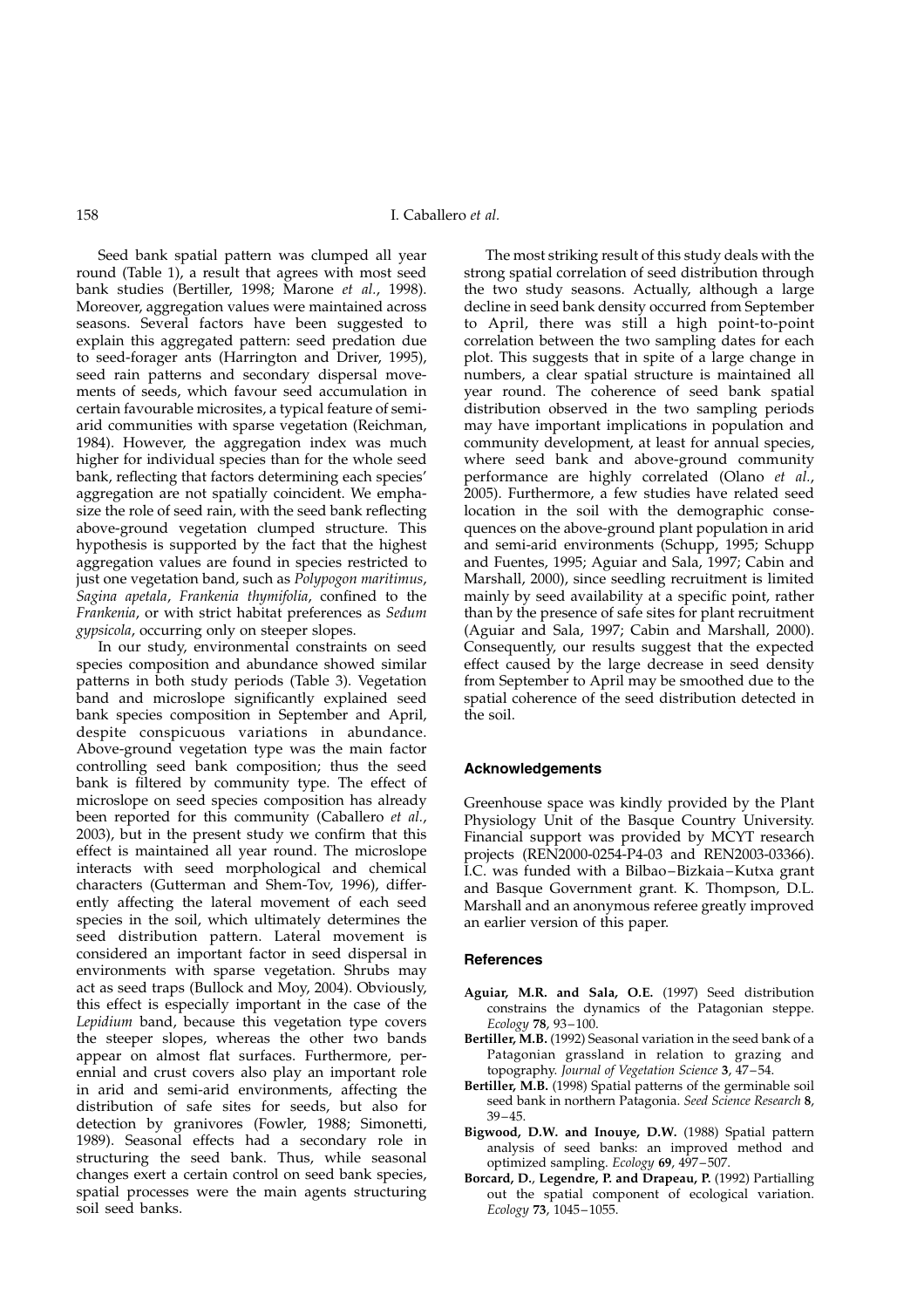- Bullock, J.A. and Moy, I.L. (2004) Plants as seed traps: interspecific interference with dispersal. Acta Oecologica 25, 35–41.
- Caballero, I., Olano, J.M., Loidi, J. and Escudero, A. (2003) Seed bank structure along a semi-arid gypsum gradient in Central Spain. Journal of Arid Environments 55, 287–299.
- Cabin, R.J. and Marshall, D.L. (2000) The demographic role of soil seed banks. I. Spatial and temporal comparisons of below- and above-ground populations of the desert mustard Lesquerella fendleri. Journal of Ecology 88, 283–292.
- Childs, S. and Goodall, D.W. (1973) Seed reserves of desert soils. US/IBP Desert Biome Research Memorandum, RM 73–75.
- Clark, J.S., Beckage, B., Camill, P., Cleveland, B., HilleRisLambers, J., Lichter, J., McLachlan, J., Mohan, J. and Wyckoff, P. (1999) Interpreting recruitment limitation in forests. American Journal of Botany 86, 1–16.
- Escudero, A., Somolinos, R.C., Olano, J.M. and Rubio, A. (1999) Factors controlling the establishment of Helianthemum squamatum (L.) Dum., an endemic gypsophite of semi-arid Spain. Journal of Ecology 87, 290-302.
- Escudero, A., Iriondo, J.M., Olano, J.M., Rubio, A. and Somolinos, R. (2000) Factors affecting establishment of a gypsophyte: the case of Lepidium subulatum (Brassicaceae). American Journal of Botany 87, 861–871.
- Fenner, M. (1995) Ecology of seed banks. pp. 507–528 in Kigel, J.; Galili, G. (Eds) Seed development and germination. New York, Marcel Dekker.
- Ferrandis, P., Herranz, J.M. and Martinez-Sanchez, J.J. (1996) The role of soil seed bank in the early stages of plant recovery after fire in a Pinus pinaster forest in SE Spain. International Journal of Wildland Fire 6, 31-35.
- Fowler, N.L. (1988) What is a safe-site?: neighbour, litter, germination date, and patch effects. Ecology 69, 947-961.
- Guo, Q.F. (1998) Microhabitat differentiation in Chihuahuan Desert plant communities. Plant Ecology 139, 71–80.
- Gutiérrez, J.R., Arancio, G. and Jaksic, F.M. (2000) Variation in vegetation and seed bank in a Chilean semi-arid community affected by ENSO 1997. Journal of Vegetation Science 11, 641–648.
- Gutterman, Y. and Shem-Tov, S. (1996) Structure and function of the mucilaginous seed coats of Plantago coronopus inhabiting the Negev Desert of Israel. Israel Journal of Plant Sciences 44, 125–134.
- Harper, J.L. (1977) Population biology of plants. London, Academic Press.
- Harrington, G.N. and Driver, M.A. (1995) The effect of fire and ants on the seed-bank of a shrub in a semi-arid grassland. Australian Journal of Ecology 20, 538–547.
- Hartmann, H.T. and Kester, D.E. (1999) Propagación de plantas, principios y prácticas. México, CECSA.
- Hassan, M.A. and West, N.E. (1986) Dynamics of soil seed pools in burned and unburned sagebrush semi-deserts. Ecology 67, 269–272.
- Hyatt, L.A. and Casper, B.B. (2000) Seed bank formation during early secondary succession in a temperate deciduous forest. Journal of Ecology 88, 516–527.
- Kalisz, S. and McPeek, M.A. (1992) Demography of an agestructured annual: resampled projection matrices,

elasticity analyses and seed bank effects. Ecology 73, 1082–1093.

- Kemp, P.R. (1989) Seed banks and vegetation processes in deserts. pp. 257–281 in Leck, M.A.; Parker, V.T.; Simpson, R.L. (Eds) Ecology of soil seed banks. San Diego, Academic Press.
- Laskurain, N.A., Escudero, J.M., Olano, J.M. and Loidi, J. (2004) Seedling dynamics of shrubs in a fully closed temperate forest: greater than expected. Ecography 27, 650–658.
- Longland, W.S., Jenkins, S.H., Van der Wall, S.B., Veech, J.A. and Pyare, S. (2001) Seedling recruitment in Oryzopsis hymenoides: are desert granivores mutualists or predators? Ecology 82, 3131–3148.
- Malhado, A.C.M. and Petrere, M. (2004) Behaviour of dispersion indices in pattern detection of a population of angico, Anadenanthera peregrina (Leguminosae). Brazilian Journal of Biology 64, 243–249.
- Marone, L., Rossi, B.E. and Horno, M.E. (1998) Timing and spatial patterning of seed distribution in a South American warm desert. Plant Ecology 137, 143–150.
- Marone, L., Horno, M.E. and del Solar, R.G. (2000) Post dispersal fate of seeds in the Monte desert of Argentina: patterns of germination in successive wet and dry years. Journal of Ecology 88, 940–949.
- Monturiol, F. and Alcalá del Olmo, L. (1990) Mapa de asociaciones de suelos de la Comunidad de Madrid. Scale 1:200.000. Madrid, CSIC
- Morisita, M. (1959) Measuring of the dispersion and analysis of distribution patterns. Memoirs Faculty of Science, Kyushu University. Series E. Biology 2, 215–235.
- Moro, M.J., Pugnaire, F.I., Haase, P. and Puigdefábregas, J. (1997) Mechanisms of interaction between a leguminous shrub and its understorey in a semi-arid environment. Ecography 20, 175–184.
- Morris, A.B., Baucom, R.S. and Cruzan, M.B. (2002) Stratified analysis of the soil seed bank in the cedar glade endemic Astragalus bibullatus: Evidence for historical changes in genetic structure. American Journal of Botany 89, 29–36.
- Nakagoshi, N. (1984) Buried viable seed populations in forest communities on the Hiba Mountains, southwestern Japan. Journal of Science of the Hiroshima University, Series B, Division 2 19, 1–56.
- Nunney, L. (2002) The effective size of annual plant populations: The interaction of a seed bank with fluctuating population size in maintaining genetic variation. American Naturalist 160, 195–204.
- Olano, J.M., Caballero, I., Laskurain, N.A., Loidi, J. and Escudero, A. (2002) Seed bank spatial pattern in a temperate secondary forest. Journal of Vegetation Science 13, 775–784.
- Olano, J.M., Caballero, I., Loidi, J. and Escudero, A. (2005) Prediction of plant cover from seed bank analysis in a semi-arid plant community on gypsum. Journal of Vegetation Science (in press).
- Pake, C.E. and Venable, D.L. (1996) Seed banks in desert annuals: implications for persistence and coexistence in variable environments. Ecology 77, 1427-1435.
- Parmenter, R.R. and MacMahon, J.A. (1983) Factors determining the abundance and distribution of rodents